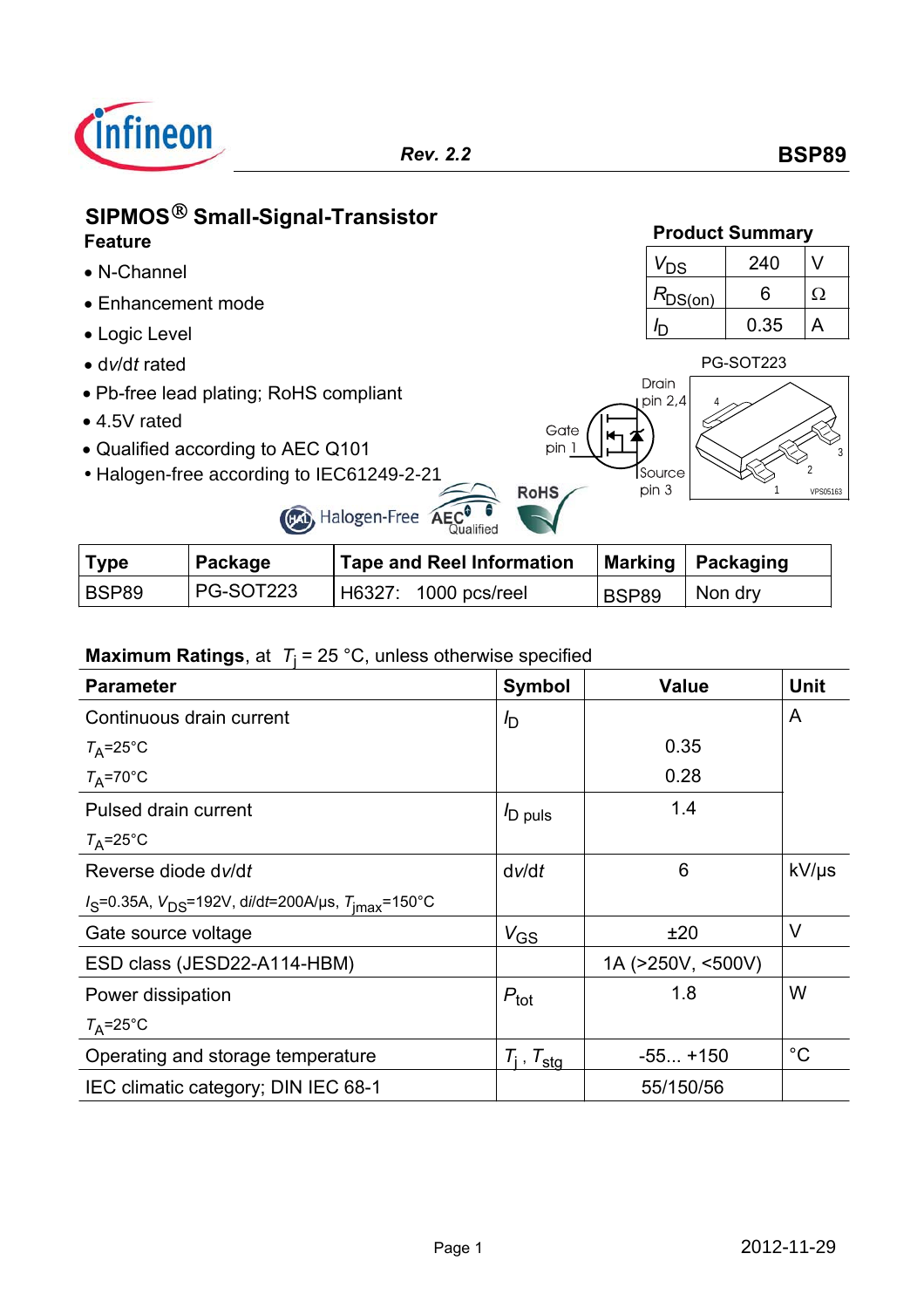

### **Thermal Characteristics**

| <b>Parameter</b>                                | <b>Symbol</b> | <b>Values</b> |                          | <b>Unit</b> |     |
|-------------------------------------------------|---------------|---------------|--------------------------|-------------|-----|
|                                                 |               | min.          | typ.                     | max.        |     |
| <b>Characteristics</b>                          |               |               |                          |             |     |
| Thermal resistance, junction - soldering point  | $R_{thJS}$    |               | $\overline{\phantom{0}}$ | 25          | K/W |
| (Pin 4)                                         |               |               |                          |             |     |
| SMD version, device on PCB:                     | $R_{thJA}$    |               |                          |             |     |
| @ min. footprint                                |               |               | $\overline{\phantom{0}}$ | 115         |     |
| $@6$ cm <sup>2</sup> cooling area <sup>1)</sup> |               |               |                          | 70          |     |

# **Electrical Characteristics**, at  $T_j = 25 \text{ °C}$ , unless otherwise specified

| <b>Parameter</b>                                        | <b>Symbol</b>    | <b>Values</b> |      |      | <b>Unit</b> |
|---------------------------------------------------------|------------------|---------------|------|------|-------------|
|                                                         |                  | min.          | typ. | max. |             |
| <b>Static Characteristics</b>                           |                  |               |      |      |             |
| Drain-source breakdown voltage                          | $V_{(BR)DSS}$    | 240           |      |      | $\vee$      |
| $V$ <sub>GS</sub> =0, $I$ <sub>D</sub> =250 $\mu$ A     |                  |               |      |      |             |
| Gate threshold voltage, $V_{\text{GS}} = V_{\text{DS}}$ | $V_{GS(th)}$     | 0.8           | 1.4  | 1.8  |             |
| $ID=108\mu A$                                           |                  |               |      |      |             |
| Zero gate voltage drain current                         | $I_{\text{DSS}}$ |               |      |      | μA          |
| $V_{DS}$ =240V, $V_{GS}$ =0, $T$ <sub>j</sub> =25°C     |                  |               |      | 0.1  |             |
| $V_{DS}$ =240V, $V_{GS}$ =0, $T_{i}$ =150°C             |                  |               |      | 10   |             |
| Gate-source leakage current                             | $I_{\text{GSS}}$ |               |      | 10   | nA          |
| $V_{GS}$ =20V, $V_{DS}$ =0                              |                  |               |      |      |             |
| Drain-source on-state resistance                        | $R_{DS(on)}$     |               | 4.9  | 7.5  | Ω           |
| $V_{\rm GS}$ =4.5V, $I_{\rm D}$ =0.32A                  |                  |               |      |      |             |
| Drain-source on-state resistance                        | $R_{DS(on)}$     |               | 4.2  | 6    |             |
| $V_{\rm GS}$ =10V, $I_{\rm D}$ =0.35A                   |                  |               |      |      |             |

1Device on 40mm\*40mm\*1.5mm epoxy PCB FR4 with 6cm² (one layer, 70 µm thick) copper area for drain connection. PCB is vertical without blown air.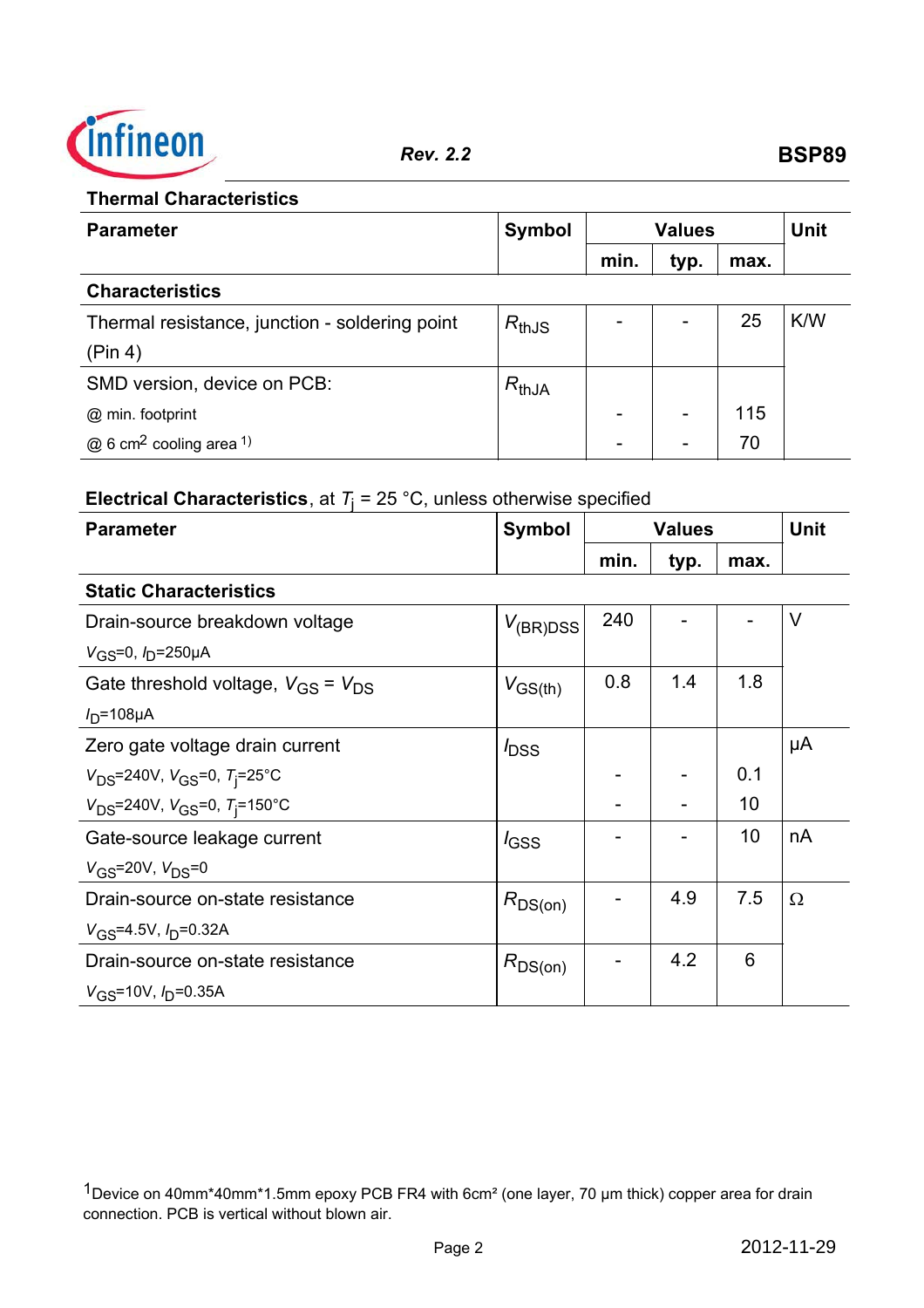

# **Electrical Characteristics**, at  $T_j = 25 \text{ °C}$ , unless otherwise specified

| <b>Parameter</b>                                  | <b>Symbol</b>                 | <b>Conditions</b>                                            | <b>Values</b>            |                |      | Unit   |
|---------------------------------------------------|-------------------------------|--------------------------------------------------------------|--------------------------|----------------|------|--------|
|                                                   |                               |                                                              | min.                     | typ.           | max. |        |
| <b>Dynamic Characteristics</b>                    |                               |                                                              |                          |                |      |        |
| Transconductance                                  | $g_{fs}$                      | $V_{DS} \geq 2^{*}I_D{}^{*}R_{DS(on)max}$<br>$I_{D} = 0.28A$ | 0.18                     | 0.36           |      | S      |
| Input capacitance                                 | $C_{\underline{\text{iss}}}$  | $V_{GS} = 0, V_{DS} = 25V,$                                  | $\overline{a}$           | 80             | 140  | pF     |
| Output capacitance                                | $C_{\rm{oss}}$                | $f=1$ MHz                                                    | $\overline{\phantom{0}}$ | 11.2           | 16.8 |        |
| Reverse transfer capacitance                      | $C_{\underline{rss}}$         |                                                              | $\overline{a}$           | 5.2            | 7.8  |        |
| Turn-on delay time                                | $t_{d(0n)}$                   | $V_{DD}$ =120V, $V_{GS}$ =10V,                               | $\overline{\phantom{a}}$ | 4              | 6    | ns     |
| Rise time                                         | $t_{\rm r}$                   | $ID=0.35A, RG=6\Omega$                                       | $\overline{\phantom{a}}$ | 3.5            | 5.3  |        |
| Turn-off delay time                               | $t_{\text{d(off)}}$           |                                                              | $\overline{\phantom{a}}$ | 15.9           | 23.8 |        |
| Fall time                                         | $t_{\mathsf{f}}$              |                                                              | $\overline{a}$           | 18.4           | 27.6 |        |
| <b>Gate Charge Characteristics</b>                |                               |                                                              |                          |                |      |        |
| Gate to source charge                             | $Q_{\underline{\mathrm{QS}}}$ | $V_{DD}$ =192V, $I_D$ =0.35A                                 | $\overline{\phantom{m}}$ | 0.2            | 0.3  | nC     |
| Gate to drain charge                              | $Q_{\underline{gd}}$          |                                                              |                          | $\overline{2}$ | 3    |        |
| Gate charge total                                 | $Q_{\rm g}$                   | $V_{DD}$ =192V, $I_D$ =0.35A,                                |                          | 4.3            | 6.4  |        |
|                                                   |                               | $V$ <sub>GS</sub> =0 to 10V                                  |                          |                |      |        |
| Gate plateau voltage                              | $V_{(\text{plateau})}$        | $V_{DD}$ =192V, $I_D$ = 0.35 A                               | $\overline{\phantom{0}}$ | 3.1            |      | $\vee$ |
| <b>Reverse Diode</b>                              |                               |                                                              |                          |                |      |        |
| Inverse diode continuous                          | $I_{\rm S}$                   | $T_A = 25$ °C                                                |                          |                | 0.35 | A      |
| forward current                                   |                               |                                                              |                          |                |      |        |
| Inv. diode direct current, pulsed I <sub>SM</sub> |                               |                                                              | $\overline{\phantom{a}}$ |                | 1.4  |        |
| Inverse diode forward voltage                     | $V_{SD}$                      | $V_{GS} = 0, I_F = I_S$                                      | $\blacksquare$           | 0.85           | 1.2  | V      |
| Reverse recovery time                             | $t_{\rm rr}$                  | $V_R$ =120V, $I_F = I_S$ ,                                   | $\qquad \qquad -$        | 67             | 100  | ns     |
| Reverse recovery charge                           | $Q_{rr}$                      | $di_F/dt = 100A/\mu s$                                       |                          | 123            | 184  | nC     |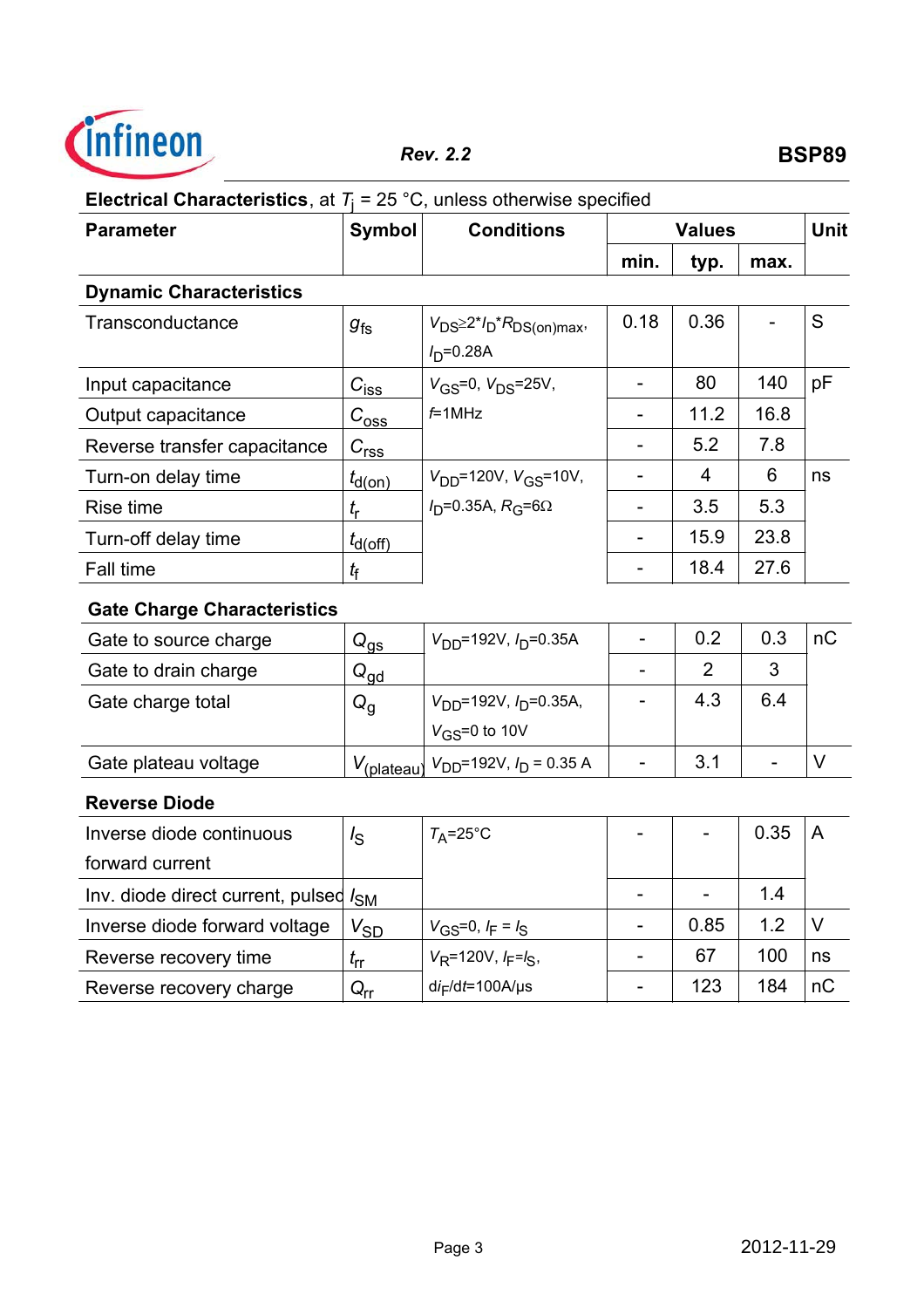

#### **1 Power dissipation**

 $P_{\text{tot}} = f(T_A)$ 



# **3 Safe operating area**

*I*<sub>D</sub> = *f* ( *V*<sub>DS</sub> ) parameter :  $D = 0$ ,  $T_A = 25$  °C 10 <sup>0</sup> 10 <sup>1</sup> 10 <sup>2</sup> 10 <sup>3</sup>  $V_{DS}$  $\frac{10^{-3} \text{ m}}{10^{0}}$  $10^{-2}$  $10^{-1}$  $10<sup>0</sup>$ 10<sup>1</sup> BSP89 A *<sup>I</sup>*<sup>D</sup> **RDS** / *<sup>I</sup>* DDC  $10$  1 ms *t*  $_p$  = 160.0 $\mu$ s

### **2 Drain current**



## **4 Transient thermal impedance**

 $Z_{thJA} = f(t_p)$ parameter :  $D = t_p/T$ 

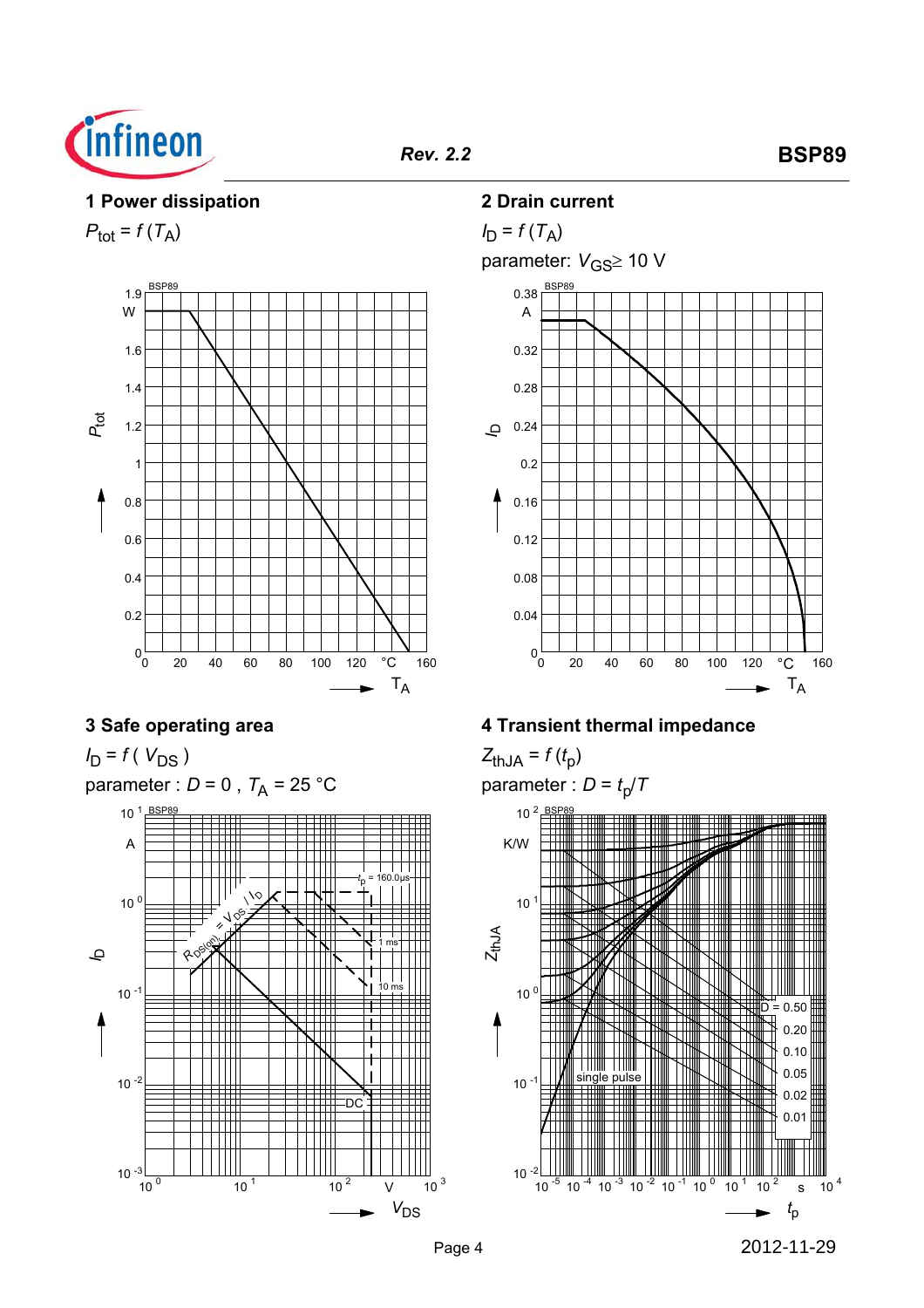

# **5 Typ. output characteristic**

 $I_D = f(V_{DS})$ 

parameter:  $T_i = 25 \degree C$ ,  $V_{GS}$ 



## **7 Typ. transfer characteristics**

*I*<sub>D</sub>= *f* (*V*<sub>GS</sub> ); *V*<sub>DS</sub>≥ 2 x *I*<sub>D</sub> x *R*<sub>DS(on)max</sub> parameter: *T*j = 25 °C



### **6 Typ. drain-source on resistance**

 $R_{DS(on)} = f(l_D)$ parameter:  $T_j = 25 °C$ ,  $V_{GS}$ 



## **8 Typ. forward transconductance**

 $g_{fs} = f(I_D)$ parameter: *T*j = 25 °C

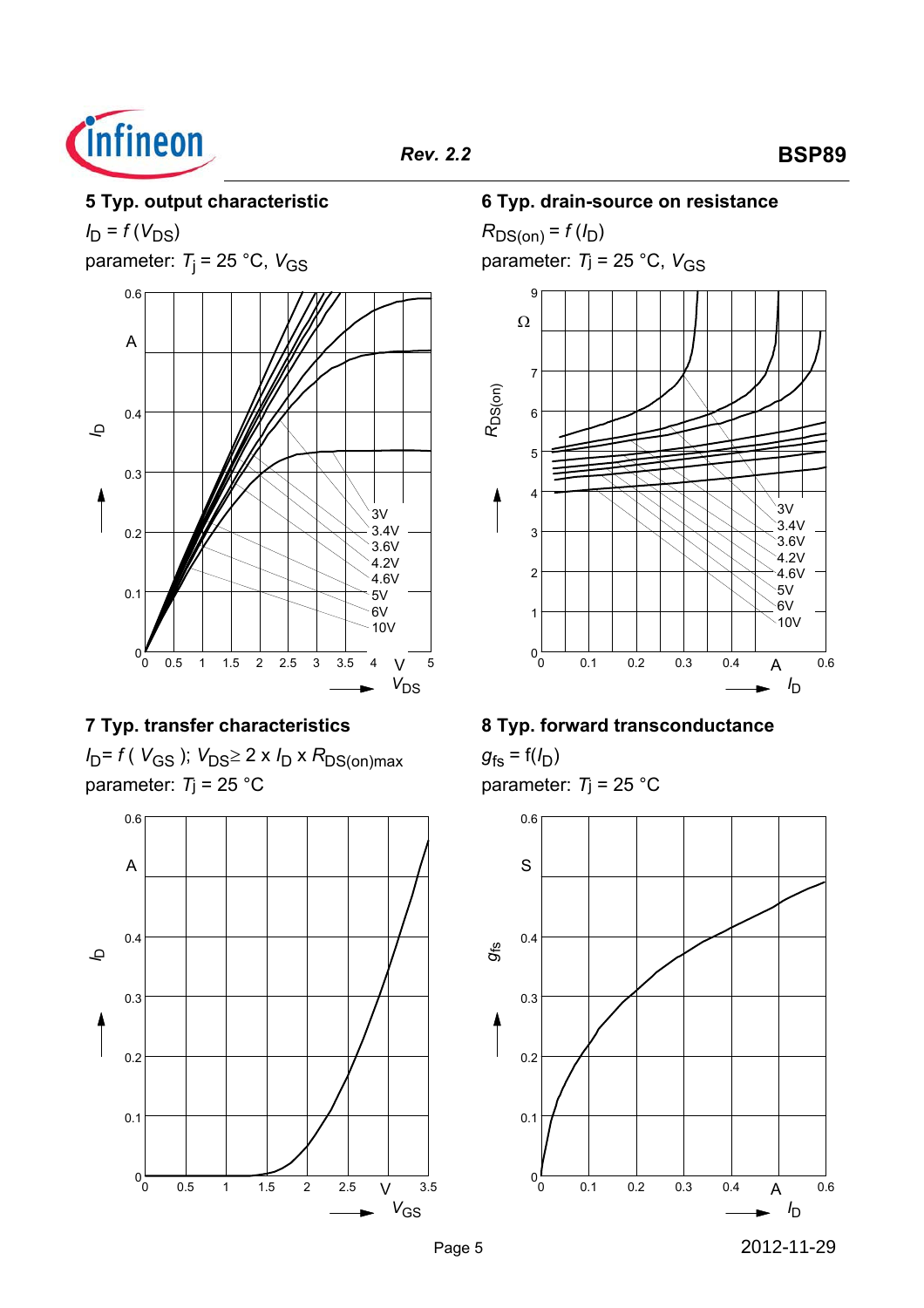

# *Rev. 2.2* **BSP89**

### **9 Drain-source on-state resistance**



## **11 Typ. capacitances**

 $C = f(V_{DS})$ 

parameter:  $V_{\text{GS}}=0$ ,  $f=1$  MHz,  $T$ j = 25 °C



### **10 Typ. gate threshold voltage**

 $V_{GS(th)} = f(T_{j})$ parameter: *V<sub>GS</sub>* = *V<sub>DS</sub>; I<sub>D</sub>* =108µA



## **12 Forward character. of reverse diode**

 $I_F = f(V_{SD})$ 

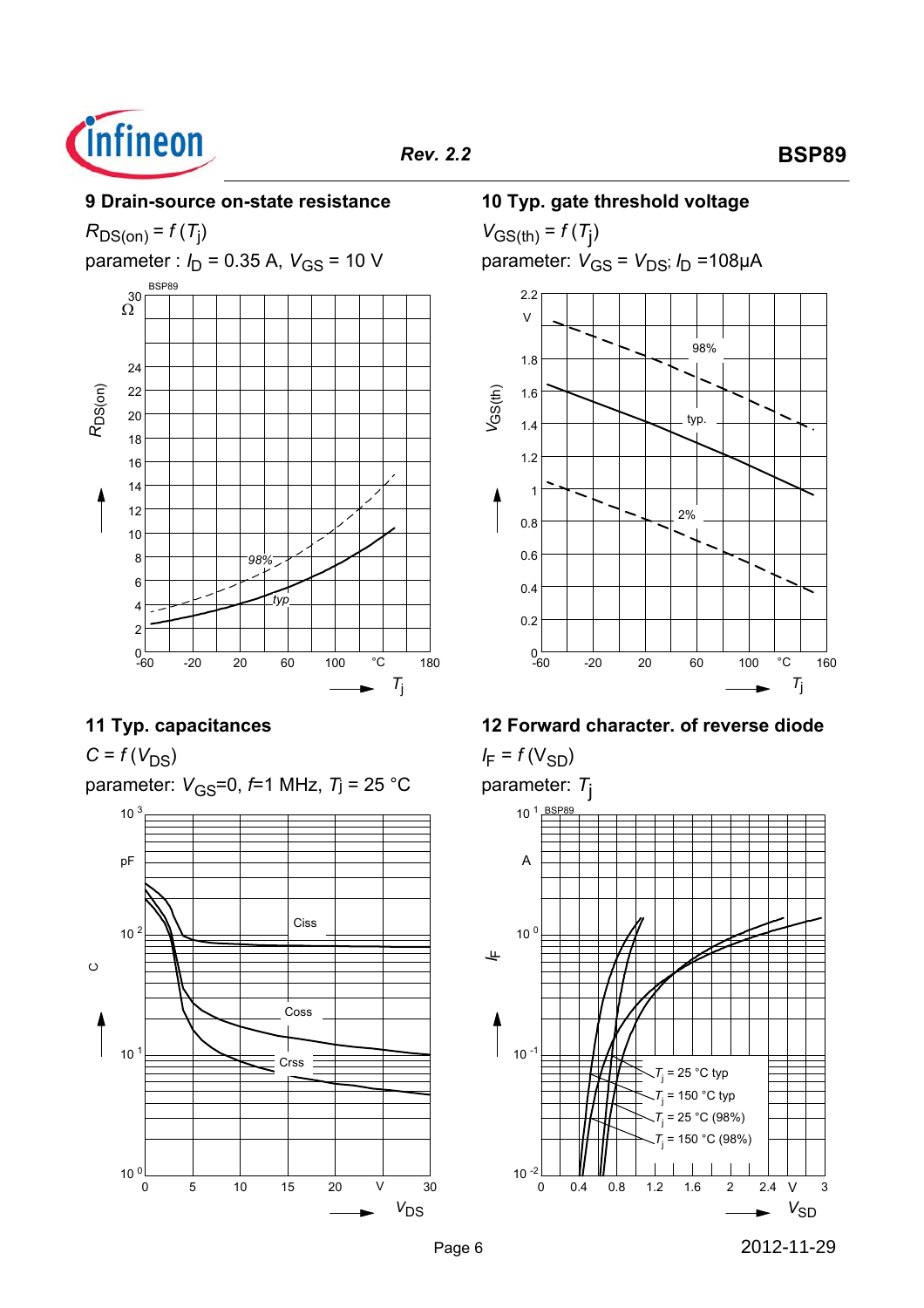



**14 Drain-source breakdown voltage**

 $V_{\text{(BR)DSS}} = f(T_j)$